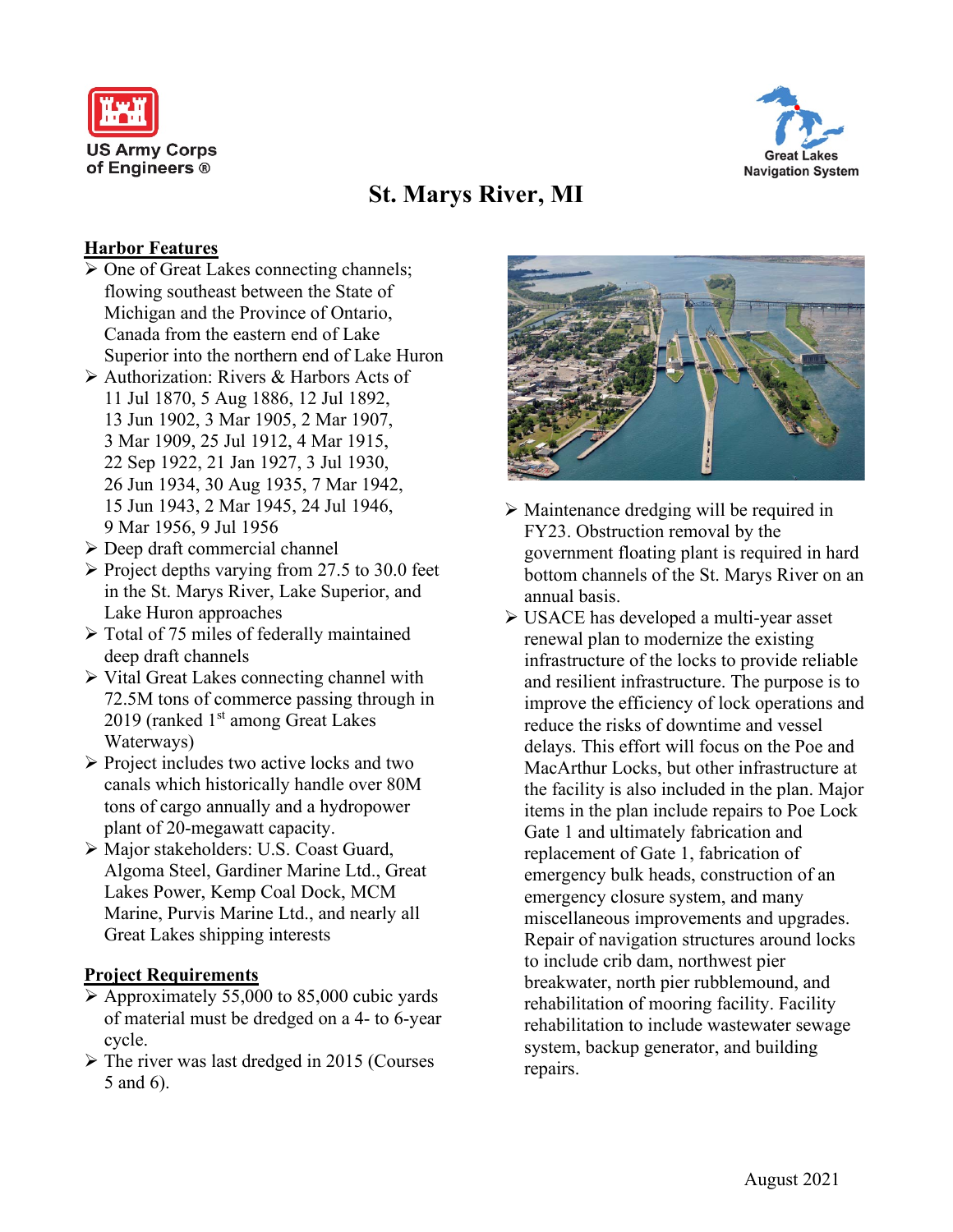# **Project Requirements (cont'd)**

- $\triangleright$  The guide walls along the West Neebish Island navigation channel (rock cut) were failing at various locations. Government plant completed repairs of the walls in fall 2017. Additional rehabilitation of the Rock Cut Lower Dam is required.
- Repairs were completed on the concrete sills of Poe Gates 1 and 3, which exhibited significant deterioration.
- $\triangleright$  Maintenance and upgrade to the hydroelectric power plant are required, including a major rehabilitation evaluation report, an overhaul of maintenance cranes, powerplant sluiceway rehabilitation, various safety improvements, unit rewinds, and building envelope repairs.

# **Consequences of Not Maintaining the Project**

- The 2018 New Soo Lock Economic Validation Study updated the economic consequences of a prolonged outage of the Poe Lock and the economic validity of constructing a second Poe-sized lock.
- $\triangleright$  If the channel were closed to commercial traffic, commodities would have to be transported by rail or truck. This would increase annual emissions rates by over 565.3B lbs of harmful particulate matter (PM-10) and increase costs by \$126.5M due to increased railroad related accidents, or by \$84.6M due to increased trucking related accidents.
- $\triangleright$  Light loading; loss of between 1 and 2 feet of channel depth results in increased transportation costs of between \$14.4M and \$35.1M annually.
- Key component of the Great Lakes and St. Lawrence Seaway navigation system.
- $\triangleright$  Disruption of service would have catastrophic maritime and economic impacts.

## **Transportation Importance**

- $\triangleright$  Only connecting channel between Lake Superior and the lower Great Lakes and the St. Lawrence Seaway.
- $\triangleright$  St. Marys Falls Canal provide for vessel passage around the 21-foot drop of the river over the falls at Sault Ste. Marie, MI.
- $\triangleright$  This canal serves both domestic and foreign flag vessels transiting the Great Lakes.
- $\triangleright$  Commodities transported through these channels include iron ore, coal, limestone, petroleum and petroleum products, chemicals and related products, primary manufactured goods, food and farm products, manufactured equipment, machinery, and machine products.
- The U.S. Coast Guard Sector Sault Ste. Marie is located along the banks of the St. Marys River. This sector is responsible for all Coast Guard missions on Lake Superior, Northern Lakes Michigan and Huron and the surrounding navigable waterways, including search and rescue, law enforcement, aids to navigation, marine safety, and homeland security. Aiding in these operations, from their home port in Sault Ste. Marie, MI, are the U.S. Coast Guard Cutters Katmai Bay and Buckthorn.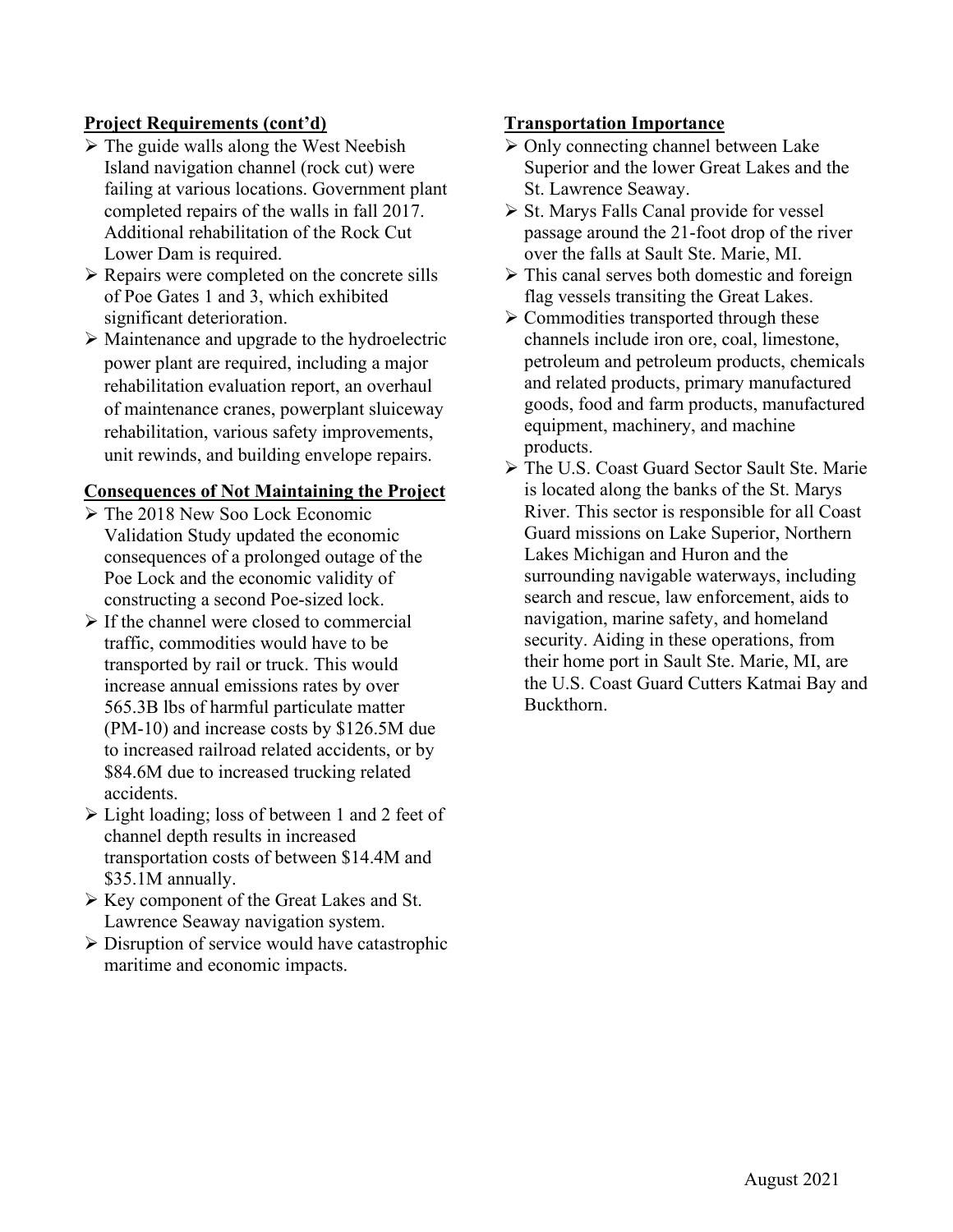|                                                                | <b>FY20</b>      | <b>FY20</b>      | <b>FY21</b>      | <b>FY21</b>      | FY22             | <b>FY22</b><br>President's |
|----------------------------------------------------------------|------------------|------------------|------------------|------------------|------------------|----------------------------|
| <b>Work Package</b>                                            | Requirement      | Appropriation    | Requirement      | Appropriation    | Requirement      | <b>Budget</b>              |
| Lock Operations & Maintenance                                  | 15,014           | 15,014           | 15,640           | 15,640           | 16,250           | 16,250                     |
| <b>Project Condition Surveys</b>                               | 2,396            | 2,396            | 2,461            | 2,461            | 2,933            | 2,933                      |
| <b>Strike Removal</b>                                          | 3,460            | 3,460            | 3,780            | 3,780            | 3,800            | 3,800                      |
| Dam Safety Inspections                                         | $70\,$           | 70               | 70               | 70               | 73               | 73                         |
| Dam Instrumentation, Data                                      |                  |                  |                  |                  |                  |                            |
| Collection, & Analysis<br>Winter Dewatering Equip and          | 210              | 210              | 200              | 200              | 266              | 266                        |
| Support                                                        | $\boldsymbol{0}$ | $\mathbf{0}$     | 2,500            | 2,500            | 1,700            | 1,700                      |
| Waterway Safety Signs                                          | 790              | 790              | $\boldsymbol{0}$ | $\mathbf{0}$     | $\mathbf{0}$     | $\boldsymbol{0}$           |
| Dredged Material Management /                                  |                  |                  |                  |                  |                  |                            |
| Preliminary Assessment                                         | 150              | $\mathbf{0}$     | 300              | $\mathbf{0}$     | $\boldsymbol{0}$ | $\boldsymbol{0}$           |
| Dredged Material Management/<br>Placement Preparation          | 500              | 500              | 200              | $\boldsymbol{0}$ | $\overline{0}$   | $\boldsymbol{0}$           |
| Dredged Material Management/                                   |                  |                  |                  |                  |                  |                            |
| Physical Placement Site                                        | $\boldsymbol{0}$ | $\boldsymbol{0}$ | 2,000            | $\boldsymbol{0}$ | 2,700            | 2,000                      |
| <b>Environmental Compliance</b>                                |                  |                  |                  |                  |                  |                            |
| (ERGO)                                                         | 20               | 20               | 30               | 30               | 32               | 32                         |
| Industrial Hygiene Assessment                                  | 100              | $\boldsymbol{0}$ | $\boldsymbol{0}$ | $\mathbf{0}$     | $\boldsymbol{0}$ | $\boldsymbol{0}$           |
| Industrial Hygiene Services                                    | $\mathbf{0}$     | $\mathbf{0}$     | $\overline{0}$   | $\mathbf{0}$     | 75               | 75                         |
| Real Estate Management                                         | 242              | 153              | 279              | 190              | 269              | 197                        |
| <b>Cultural Resources Management</b>                           | $\boldsymbol{0}$ |                  | 203              | 59               |                  |                            |
| (Env. Stewardship) for Nav<br>Operation/Maint. of Visitor      |                  | $\boldsymbol{0}$ |                  |                  | 62               | 62                         |
| Center for Nav                                                 | $\boldsymbol{0}$ | $\mathbf{0}$     | 96               | 96               | 100              | 100                        |
| Grounds/Security in support of<br>Nav                          | 2,675            | 2,675            | 2,804            | 2,804            | 2,907            | 2,907                      |
| Soo Locks Historical Facility<br>Assessment Plan               | $\mathbf{0}$     | $\mathbf{0}$     | 200              | $\mathbf{0}$     | $\mathbf{0}$     | $\overline{0}$             |
| Machine Shop Fabrication<br>Equipment Upgrade                  | $\boldsymbol{0}$ | $\mathbf{0}$     | 980              | $\boldsymbol{0}$ | 450              | $\boldsymbol{0}$           |
| Material and Equipment Storage<br>Facility                     | $\boldsymbol{0}$ | $\boldsymbol{0}$ | $\boldsymbol{0}$ | $\boldsymbol{0}$ | 4.000            | $\boldsymbol{0}$           |
| <b>Bridge Routine Inspections</b>                              | $\mathbf{0}$     | $\boldsymbol{0}$ | $\boldsymbol{0}$ | $\mathbf{0}$     | 25               | $\overline{0}$             |
| Water Quality and Control<br>Assessment                        | $\mathbf{0}$     | $\boldsymbol{0}$ | $\boldsymbol{0}$ | $\boldsymbol{0}$ | 250              | $\boldsymbol{0}$           |
| Overhaul of Main Plant and Unit<br>10 Headgate and Maintenance |                  |                  |                  |                  |                  |                            |
| Cranes                                                         | $\boldsymbol{0}$ | $\boldsymbol{0}$ | $\boldsymbol{0}$ | $\boldsymbol{0}$ | 7,200            | $\mathbf{0}$               |
| Maintenance for Recreation                                     | $\boldsymbol{0}$ | $\mathbf{0}$     | $\boldsymbol{0}$ | $\boldsymbol{0}$ | 125              | 125                        |
| <b>Soo Locks Asset Renewal</b>                                 |                  |                  |                  |                  |                  |                            |
| E&D Facility Sewer System                                      | $\boldsymbol{0}$ | $\boldsymbol{0}$ | 1,000            | 1,000            | 430              | $\boldsymbol{0}$           |
| Poe Lock Gate 1 Repairs                                        | 2,600            | 2,600            | 6,500            | 6,500            | $\boldsymbol{0}$ | $\boldsymbol{0}$           |
| Center Dike Repairs                                            | 1,000            | 1,000            | 4,400            | $\boldsymbol{0}$ | $\boldsymbol{0}$ | $\boldsymbol{0}$           |
| Soo Locks Davis Building &                                     |                  |                  |                  |                  |                  |                            |
| Boat House Roof Replacement                                    | 665              | 665              | $\boldsymbol{0}$ | $\boldsymbol{0}$ | $\boldsymbol{0}$ | 0                          |
| Poe Lock Gates 1&3 Sill Repair                                 | 500              | 500              | $\boldsymbol{0}$ | $\mathbf{0}$     | $\mathbf{0}$     | $\overline{0}$             |
| Aquadigger Barge/Crane<br>Acquisition                          | 8,000            | 8,000            | $\boldsymbol{0}$ | $\boldsymbol{0}$ | $\boldsymbol{0}$ | $\overline{0}$             |
| Initial OLM-0033 Aquadigger<br>Outfitting for Strike Removal   | $\boldsymbol{0}$ | $\boldsymbol{0}$ | 1,250            | 1,250            | $\boldsymbol{0}$ | $\boldsymbol{0}$           |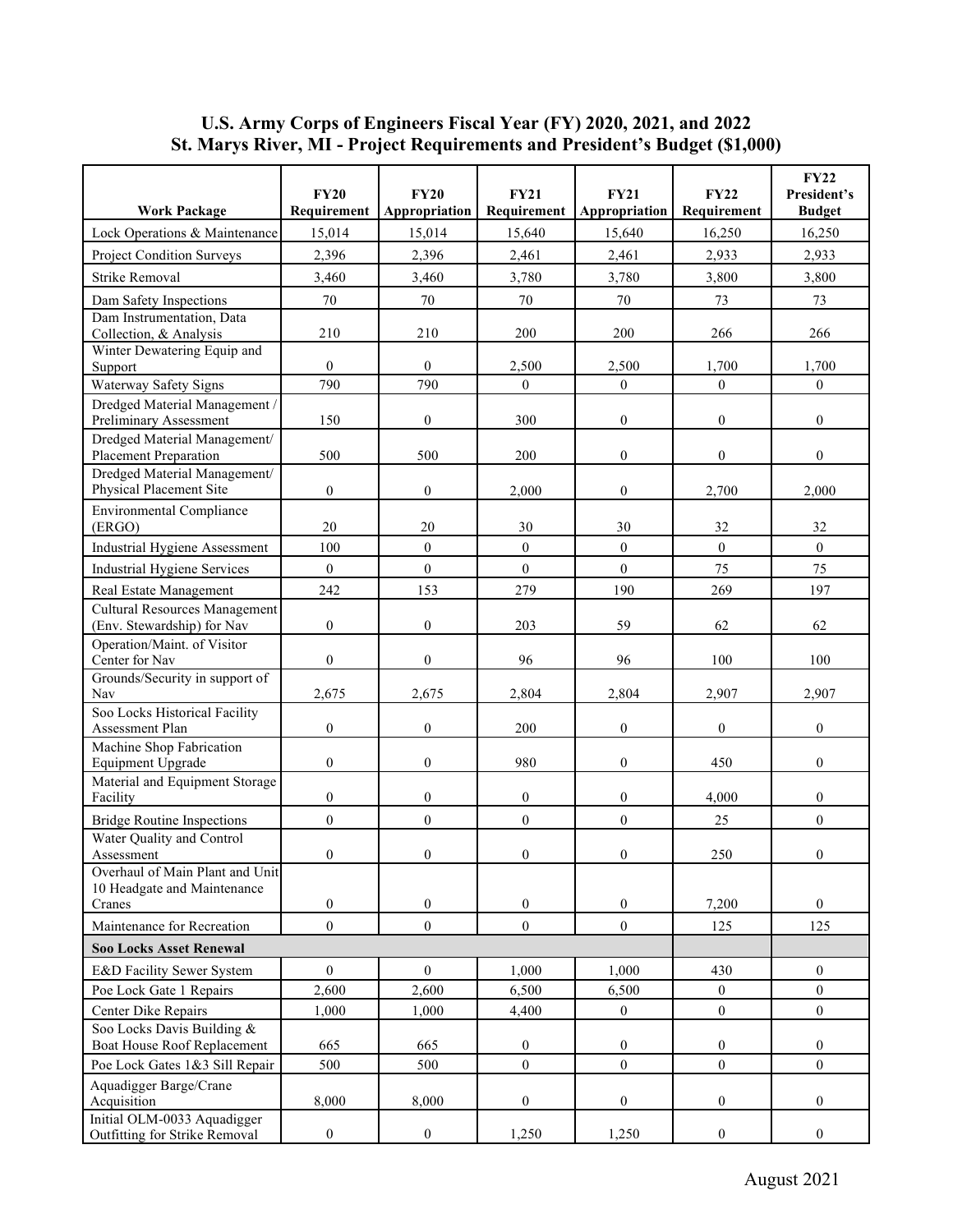| Aquadigger Outfitting for Strike<br>Removal – Final Phase<br>$\theta$<br>$\boldsymbol{0}$<br>$\boldsymbol{0}$<br>$\mathbf{0}$<br>$\boldsymbol{0}$<br>1,250<br>$\mathbf{0}$<br>$\theta$<br>$\boldsymbol{0}$<br>$\mathbf{0}$<br>$\overline{0}$<br>Breakwater at Northwest Pier<br>7,000<br>4,400<br>$\boldsymbol{0}$<br>$\mathbf{0}$<br>$\overline{0}$<br>4,400<br>$\boldsymbol{0}$<br>New Crane for Harvey<br>Reface Rubblemound on North<br>$\boldsymbol{0}$<br>$\boldsymbol{0}$<br>$\boldsymbol{0}$<br>$\boldsymbol{0}$<br>Pier<br>15,000<br>0<br>Design and Construction of<br>Structural Repairs to Crib Dam<br>$\boldsymbol{0}$<br>$\boldsymbol{0}$<br>$\overline{0}$<br>$\overline{0}$<br>$\overline{0}$<br>12,000<br>Dam Safety Investigation and<br>$\boldsymbol{0}$<br>$\mathbf{0}$<br>$\boldsymbol{0}$<br>$\mathbf{0}$<br>1,000<br>$\boldsymbol{0}$<br>Monitoring<br>Fire, Smoke, Gas Detection<br>Systems for Control Centers,<br>Galleries and Deep Service<br>$\boldsymbol{0}$<br>$\boldsymbol{0}$<br>$\boldsymbol{0}$<br>$\overline{0}$<br>2,500<br>$\boldsymbol{0}$<br>Tunnel<br>Repairs to Pier Walking &<br><b>Working Surfaces</b><br>$\mathbf{0}$<br>$\boldsymbol{0}$<br>$\boldsymbol{0}$<br>$\overline{0}$<br>$\boldsymbol{0}$<br>1,500<br>Poe Lock Dewatering<br><b>Emergency Bulkhead Design</b><br>Integration, Storage and<br>$\mathbf{0}$<br>$\mathbf{0}$<br>$\boldsymbol{0}$<br>$\mathbf{0}$<br>Fabrication<br>4,990<br>$\overline{0}$<br>Rehabilitation of Mooring<br>Facility<br>$\mathbf{0}$<br>$\overline{0}$<br>$\boldsymbol{0}$<br>$\overline{0}$<br>12,700<br>$\overline{0}$<br>Rehabilitation of Rock Cut<br>$\mathbf{0}$<br>$\boldsymbol{0}$<br>$\boldsymbol{0}$<br>$\overline{0}$<br>$\boldsymbol{0}$<br>Lower Dam<br>2,050<br>Soo Locks Maint. Supp.<br><b>Building Electrical System</b><br>$\mathbf{0}$<br>$\boldsymbol{0}$<br>420<br>$\boldsymbol{0}$<br>420<br>420<br>$\boldsymbol{0}$<br>$\boldsymbol{0}$<br>$\boldsymbol{0}$<br>Poe Lock Gate 4 Repairs - E&D<br>200<br>$\boldsymbol{0}$<br>$\overline{0}$<br>E&D for an Emergency Open<br>$\boldsymbol{0}$<br>$\boldsymbol{0}$<br>$\mathbf{0}$<br>$\overline{0}$<br>Flow Control System<br>1,000<br>1,000<br>Arc Flash Study for Mac and<br>$\mathbf{0}$<br>$\boldsymbol{0}$<br>400<br>$\mathbf{0}$<br>400<br>400<br>Poe Locks<br>Removal of Red Tagged Stiff<br>250<br>250<br>$\boldsymbol{0}$<br>$\boldsymbol{0}$<br>Leg Derrick Cranes<br>$\boldsymbol{0}$<br>0<br>Construction of Raceway for<br>Lock Power Feeders<br>$\theta$<br>$\boldsymbol{0}$<br>$\mathbf{0}$<br>$\boldsymbol{0}$<br>6,500<br>6,500<br>Env & Real Estate Coordination<br>$\boldsymbol{0}$<br>$\boldsymbol{0}$<br>$\boldsymbol{0}$<br>$\boldsymbol{0}$<br>50<br>100<br>for Rock Cut Stone Storage<br>Medium ABS Ice Class C0<br>Tugboat - St Marys River Strike<br>$\boldsymbol{0}$<br>$\boldsymbol{0}$<br>$\boldsymbol{0}$<br>Removal<br>14,250<br>14,250<br>$\boldsymbol{0}$<br>Pier Timber Fender Equipment<br>$\boldsymbol{0}$<br>$\boldsymbol{0}$<br>950<br>$\boldsymbol{0}$<br>$\boldsymbol{0}$<br>950<br>Maintenance System<br>Repair and Replace Miter Gate<br>Anchorage Components for the<br>$\boldsymbol{0}$<br>$\boldsymbol{0}$<br>2,500<br>2,500<br>$\boldsymbol{0}$<br>$\boldsymbol{0}$<br>Poe<br>Repair and Replace Miter Gate<br>Anchorage Components for Mac<br>$\boldsymbol{0}$<br>$\boldsymbol{0}$<br>1,500<br>$\boldsymbol{0}$<br>550<br>1,500<br>Poe Lock Upstream Ship<br><b>Arrestor Rehabilitation</b><br>$\boldsymbol{0}$<br>(Fabrication and Installation)<br>$\boldsymbol{0}$<br>12,000<br>$\boldsymbol{0}$<br>$\boldsymbol{0}$<br>14,000 | <b>Work Package</b> | <b>FY20</b><br>Requirement | <b>FY20</b><br>Appropriation | <b>FY21</b><br>Requirement | <b>FY21</b><br>Appropriation | <b>FY22</b><br>Requirement | <b>FY22</b><br>President's<br><b>Budget</b> |
|------------------------------------------------------------------------------------------------------------------------------------------------------------------------------------------------------------------------------------------------------------------------------------------------------------------------------------------------------------------------------------------------------------------------------------------------------------------------------------------------------------------------------------------------------------------------------------------------------------------------------------------------------------------------------------------------------------------------------------------------------------------------------------------------------------------------------------------------------------------------------------------------------------------------------------------------------------------------------------------------------------------------------------------------------------------------------------------------------------------------------------------------------------------------------------------------------------------------------------------------------------------------------------------------------------------------------------------------------------------------------------------------------------------------------------------------------------------------------------------------------------------------------------------------------------------------------------------------------------------------------------------------------------------------------------------------------------------------------------------------------------------------------------------------------------------------------------------------------------------------------------------------------------------------------------------------------------------------------------------------------------------------------------------------------------------------------------------------------------------------------------------------------------------------------------------------------------------------------------------------------------------------------------------------------------------------------------------------------------------------------------------------------------------------------------------------------------------------------------------------------------------------------------------------------------------------------------------------------------------------------------------------------------------------------------------------------------------------------------------------------------------------------------------------------------------------------------------------------------------------------------------------------------------------------------------------------------------------------------------------------------------------------------------------------------------------------------------------------------------------------------------------------------------------------------------------------------------------------------------------------------------------------------------------------------------------------------------------------------------------------------------------------------------------------------------------------------------------------------------------------------------------------------------------------------------------------------------------------------------------------------------|---------------------|----------------------------|------------------------------|----------------------------|------------------------------|----------------------------|---------------------------------------------|
|                                                                                                                                                                                                                                                                                                                                                                                                                                                                                                                                                                                                                                                                                                                                                                                                                                                                                                                                                                                                                                                                                                                                                                                                                                                                                                                                                                                                                                                                                                                                                                                                                                                                                                                                                                                                                                                                                                                                                                                                                                                                                                                                                                                                                                                                                                                                                                                                                                                                                                                                                                                                                                                                                                                                                                                                                                                                                                                                                                                                                                                                                                                                                                                                                                                                                                                                                                                                                                                                                                                                                                                                                                          |                     |                            |                              |                            |                              |                            |                                             |
|                                                                                                                                                                                                                                                                                                                                                                                                                                                                                                                                                                                                                                                                                                                                                                                                                                                                                                                                                                                                                                                                                                                                                                                                                                                                                                                                                                                                                                                                                                                                                                                                                                                                                                                                                                                                                                                                                                                                                                                                                                                                                                                                                                                                                                                                                                                                                                                                                                                                                                                                                                                                                                                                                                                                                                                                                                                                                                                                                                                                                                                                                                                                                                                                                                                                                                                                                                                                                                                                                                                                                                                                                                          |                     |                            |                              |                            |                              |                            |                                             |
|                                                                                                                                                                                                                                                                                                                                                                                                                                                                                                                                                                                                                                                                                                                                                                                                                                                                                                                                                                                                                                                                                                                                                                                                                                                                                                                                                                                                                                                                                                                                                                                                                                                                                                                                                                                                                                                                                                                                                                                                                                                                                                                                                                                                                                                                                                                                                                                                                                                                                                                                                                                                                                                                                                                                                                                                                                                                                                                                                                                                                                                                                                                                                                                                                                                                                                                                                                                                                                                                                                                                                                                                                                          |                     |                            |                              |                            |                              |                            |                                             |
|                                                                                                                                                                                                                                                                                                                                                                                                                                                                                                                                                                                                                                                                                                                                                                                                                                                                                                                                                                                                                                                                                                                                                                                                                                                                                                                                                                                                                                                                                                                                                                                                                                                                                                                                                                                                                                                                                                                                                                                                                                                                                                                                                                                                                                                                                                                                                                                                                                                                                                                                                                                                                                                                                                                                                                                                                                                                                                                                                                                                                                                                                                                                                                                                                                                                                                                                                                                                                                                                                                                                                                                                                                          |                     |                            |                              |                            |                              |                            |                                             |
|                                                                                                                                                                                                                                                                                                                                                                                                                                                                                                                                                                                                                                                                                                                                                                                                                                                                                                                                                                                                                                                                                                                                                                                                                                                                                                                                                                                                                                                                                                                                                                                                                                                                                                                                                                                                                                                                                                                                                                                                                                                                                                                                                                                                                                                                                                                                                                                                                                                                                                                                                                                                                                                                                                                                                                                                                                                                                                                                                                                                                                                                                                                                                                                                                                                                                                                                                                                                                                                                                                                                                                                                                                          |                     |                            |                              |                            |                              |                            |                                             |
|                                                                                                                                                                                                                                                                                                                                                                                                                                                                                                                                                                                                                                                                                                                                                                                                                                                                                                                                                                                                                                                                                                                                                                                                                                                                                                                                                                                                                                                                                                                                                                                                                                                                                                                                                                                                                                                                                                                                                                                                                                                                                                                                                                                                                                                                                                                                                                                                                                                                                                                                                                                                                                                                                                                                                                                                                                                                                                                                                                                                                                                                                                                                                                                                                                                                                                                                                                                                                                                                                                                                                                                                                                          |                     |                            |                              |                            |                              |                            |                                             |
|                                                                                                                                                                                                                                                                                                                                                                                                                                                                                                                                                                                                                                                                                                                                                                                                                                                                                                                                                                                                                                                                                                                                                                                                                                                                                                                                                                                                                                                                                                                                                                                                                                                                                                                                                                                                                                                                                                                                                                                                                                                                                                                                                                                                                                                                                                                                                                                                                                                                                                                                                                                                                                                                                                                                                                                                                                                                                                                                                                                                                                                                                                                                                                                                                                                                                                                                                                                                                                                                                                                                                                                                                                          |                     |                            |                              |                            |                              |                            |                                             |
|                                                                                                                                                                                                                                                                                                                                                                                                                                                                                                                                                                                                                                                                                                                                                                                                                                                                                                                                                                                                                                                                                                                                                                                                                                                                                                                                                                                                                                                                                                                                                                                                                                                                                                                                                                                                                                                                                                                                                                                                                                                                                                                                                                                                                                                                                                                                                                                                                                                                                                                                                                                                                                                                                                                                                                                                                                                                                                                                                                                                                                                                                                                                                                                                                                                                                                                                                                                                                                                                                                                                                                                                                                          |                     |                            |                              |                            |                              |                            |                                             |
|                                                                                                                                                                                                                                                                                                                                                                                                                                                                                                                                                                                                                                                                                                                                                                                                                                                                                                                                                                                                                                                                                                                                                                                                                                                                                                                                                                                                                                                                                                                                                                                                                                                                                                                                                                                                                                                                                                                                                                                                                                                                                                                                                                                                                                                                                                                                                                                                                                                                                                                                                                                                                                                                                                                                                                                                                                                                                                                                                                                                                                                                                                                                                                                                                                                                                                                                                                                                                                                                                                                                                                                                                                          |                     |                            |                              |                            |                              |                            |                                             |
|                                                                                                                                                                                                                                                                                                                                                                                                                                                                                                                                                                                                                                                                                                                                                                                                                                                                                                                                                                                                                                                                                                                                                                                                                                                                                                                                                                                                                                                                                                                                                                                                                                                                                                                                                                                                                                                                                                                                                                                                                                                                                                                                                                                                                                                                                                                                                                                                                                                                                                                                                                                                                                                                                                                                                                                                                                                                                                                                                                                                                                                                                                                                                                                                                                                                                                                                                                                                                                                                                                                                                                                                                                          |                     |                            |                              |                            |                              |                            |                                             |
|                                                                                                                                                                                                                                                                                                                                                                                                                                                                                                                                                                                                                                                                                                                                                                                                                                                                                                                                                                                                                                                                                                                                                                                                                                                                                                                                                                                                                                                                                                                                                                                                                                                                                                                                                                                                                                                                                                                                                                                                                                                                                                                                                                                                                                                                                                                                                                                                                                                                                                                                                                                                                                                                                                                                                                                                                                                                                                                                                                                                                                                                                                                                                                                                                                                                                                                                                                                                                                                                                                                                                                                                                                          |                     |                            |                              |                            |                              |                            |                                             |
|                                                                                                                                                                                                                                                                                                                                                                                                                                                                                                                                                                                                                                                                                                                                                                                                                                                                                                                                                                                                                                                                                                                                                                                                                                                                                                                                                                                                                                                                                                                                                                                                                                                                                                                                                                                                                                                                                                                                                                                                                                                                                                                                                                                                                                                                                                                                                                                                                                                                                                                                                                                                                                                                                                                                                                                                                                                                                                                                                                                                                                                                                                                                                                                                                                                                                                                                                                                                                                                                                                                                                                                                                                          |                     |                            |                              |                            |                              |                            |                                             |
|                                                                                                                                                                                                                                                                                                                                                                                                                                                                                                                                                                                                                                                                                                                                                                                                                                                                                                                                                                                                                                                                                                                                                                                                                                                                                                                                                                                                                                                                                                                                                                                                                                                                                                                                                                                                                                                                                                                                                                                                                                                                                                                                                                                                                                                                                                                                                                                                                                                                                                                                                                                                                                                                                                                                                                                                                                                                                                                                                                                                                                                                                                                                                                                                                                                                                                                                                                                                                                                                                                                                                                                                                                          |                     |                            |                              |                            |                              |                            |                                             |
|                                                                                                                                                                                                                                                                                                                                                                                                                                                                                                                                                                                                                                                                                                                                                                                                                                                                                                                                                                                                                                                                                                                                                                                                                                                                                                                                                                                                                                                                                                                                                                                                                                                                                                                                                                                                                                                                                                                                                                                                                                                                                                                                                                                                                                                                                                                                                                                                                                                                                                                                                                                                                                                                                                                                                                                                                                                                                                                                                                                                                                                                                                                                                                                                                                                                                                                                                                                                                                                                                                                                                                                                                                          |                     |                            |                              |                            |                              |                            |                                             |
|                                                                                                                                                                                                                                                                                                                                                                                                                                                                                                                                                                                                                                                                                                                                                                                                                                                                                                                                                                                                                                                                                                                                                                                                                                                                                                                                                                                                                                                                                                                                                                                                                                                                                                                                                                                                                                                                                                                                                                                                                                                                                                                                                                                                                                                                                                                                                                                                                                                                                                                                                                                                                                                                                                                                                                                                                                                                                                                                                                                                                                                                                                                                                                                                                                                                                                                                                                                                                                                                                                                                                                                                                                          |                     |                            |                              |                            |                              |                            |                                             |
|                                                                                                                                                                                                                                                                                                                                                                                                                                                                                                                                                                                                                                                                                                                                                                                                                                                                                                                                                                                                                                                                                                                                                                                                                                                                                                                                                                                                                                                                                                                                                                                                                                                                                                                                                                                                                                                                                                                                                                                                                                                                                                                                                                                                                                                                                                                                                                                                                                                                                                                                                                                                                                                                                                                                                                                                                                                                                                                                                                                                                                                                                                                                                                                                                                                                                                                                                                                                                                                                                                                                                                                                                                          |                     |                            |                              |                            |                              |                            |                                             |
|                                                                                                                                                                                                                                                                                                                                                                                                                                                                                                                                                                                                                                                                                                                                                                                                                                                                                                                                                                                                                                                                                                                                                                                                                                                                                                                                                                                                                                                                                                                                                                                                                                                                                                                                                                                                                                                                                                                                                                                                                                                                                                                                                                                                                                                                                                                                                                                                                                                                                                                                                                                                                                                                                                                                                                                                                                                                                                                                                                                                                                                                                                                                                                                                                                                                                                                                                                                                                                                                                                                                                                                                                                          |                     |                            |                              |                            |                              |                            |                                             |
|                                                                                                                                                                                                                                                                                                                                                                                                                                                                                                                                                                                                                                                                                                                                                                                                                                                                                                                                                                                                                                                                                                                                                                                                                                                                                                                                                                                                                                                                                                                                                                                                                                                                                                                                                                                                                                                                                                                                                                                                                                                                                                                                                                                                                                                                                                                                                                                                                                                                                                                                                                                                                                                                                                                                                                                                                                                                                                                                                                                                                                                                                                                                                                                                                                                                                                                                                                                                                                                                                                                                                                                                                                          |                     |                            |                              |                            |                              |                            |                                             |
|                                                                                                                                                                                                                                                                                                                                                                                                                                                                                                                                                                                                                                                                                                                                                                                                                                                                                                                                                                                                                                                                                                                                                                                                                                                                                                                                                                                                                                                                                                                                                                                                                                                                                                                                                                                                                                                                                                                                                                                                                                                                                                                                                                                                                                                                                                                                                                                                                                                                                                                                                                                                                                                                                                                                                                                                                                                                                                                                                                                                                                                                                                                                                                                                                                                                                                                                                                                                                                                                                                                                                                                                                                          |                     |                            |                              |                            |                              |                            |                                             |
|                                                                                                                                                                                                                                                                                                                                                                                                                                                                                                                                                                                                                                                                                                                                                                                                                                                                                                                                                                                                                                                                                                                                                                                                                                                                                                                                                                                                                                                                                                                                                                                                                                                                                                                                                                                                                                                                                                                                                                                                                                                                                                                                                                                                                                                                                                                                                                                                                                                                                                                                                                                                                                                                                                                                                                                                                                                                                                                                                                                                                                                                                                                                                                                                                                                                                                                                                                                                                                                                                                                                                                                                                                          |                     |                            |                              |                            |                              |                            |                                             |
|                                                                                                                                                                                                                                                                                                                                                                                                                                                                                                                                                                                                                                                                                                                                                                                                                                                                                                                                                                                                                                                                                                                                                                                                                                                                                                                                                                                                                                                                                                                                                                                                                                                                                                                                                                                                                                                                                                                                                                                                                                                                                                                                                                                                                                                                                                                                                                                                                                                                                                                                                                                                                                                                                                                                                                                                                                                                                                                                                                                                                                                                                                                                                                                                                                                                                                                                                                                                                                                                                                                                                                                                                                          |                     |                            |                              |                            |                              |                            |                                             |
|                                                                                                                                                                                                                                                                                                                                                                                                                                                                                                                                                                                                                                                                                                                                                                                                                                                                                                                                                                                                                                                                                                                                                                                                                                                                                                                                                                                                                                                                                                                                                                                                                                                                                                                                                                                                                                                                                                                                                                                                                                                                                                                                                                                                                                                                                                                                                                                                                                                                                                                                                                                                                                                                                                                                                                                                                                                                                                                                                                                                                                                                                                                                                                                                                                                                                                                                                                                                                                                                                                                                                                                                                                          |                     |                            |                              |                            |                              |                            |                                             |
|                                                                                                                                                                                                                                                                                                                                                                                                                                                                                                                                                                                                                                                                                                                                                                                                                                                                                                                                                                                                                                                                                                                                                                                                                                                                                                                                                                                                                                                                                                                                                                                                                                                                                                                                                                                                                                                                                                                                                                                                                                                                                                                                                                                                                                                                                                                                                                                                                                                                                                                                                                                                                                                                                                                                                                                                                                                                                                                                                                                                                                                                                                                                                                                                                                                                                                                                                                                                                                                                                                                                                                                                                                          |                     |                            |                              |                            |                              |                            |                                             |
|                                                                                                                                                                                                                                                                                                                                                                                                                                                                                                                                                                                                                                                                                                                                                                                                                                                                                                                                                                                                                                                                                                                                                                                                                                                                                                                                                                                                                                                                                                                                                                                                                                                                                                                                                                                                                                                                                                                                                                                                                                                                                                                                                                                                                                                                                                                                                                                                                                                                                                                                                                                                                                                                                                                                                                                                                                                                                                                                                                                                                                                                                                                                                                                                                                                                                                                                                                                                                                                                                                                                                                                                                                          |                     |                            |                              |                            |                              |                            |                                             |
|                                                                                                                                                                                                                                                                                                                                                                                                                                                                                                                                                                                                                                                                                                                                                                                                                                                                                                                                                                                                                                                                                                                                                                                                                                                                                                                                                                                                                                                                                                                                                                                                                                                                                                                                                                                                                                                                                                                                                                                                                                                                                                                                                                                                                                                                                                                                                                                                                                                                                                                                                                                                                                                                                                                                                                                                                                                                                                                                                                                                                                                                                                                                                                                                                                                                                                                                                                                                                                                                                                                                                                                                                                          |                     |                            |                              |                            |                              |                            |                                             |
|                                                                                                                                                                                                                                                                                                                                                                                                                                                                                                                                                                                                                                                                                                                                                                                                                                                                                                                                                                                                                                                                                                                                                                                                                                                                                                                                                                                                                                                                                                                                                                                                                                                                                                                                                                                                                                                                                                                                                                                                                                                                                                                                                                                                                                                                                                                                                                                                                                                                                                                                                                                                                                                                                                                                                                                                                                                                                                                                                                                                                                                                                                                                                                                                                                                                                                                                                                                                                                                                                                                                                                                                                                          |                     |                            |                              |                            |                              |                            |                                             |
|                                                                                                                                                                                                                                                                                                                                                                                                                                                                                                                                                                                                                                                                                                                                                                                                                                                                                                                                                                                                                                                                                                                                                                                                                                                                                                                                                                                                                                                                                                                                                                                                                                                                                                                                                                                                                                                                                                                                                                                                                                                                                                                                                                                                                                                                                                                                                                                                                                                                                                                                                                                                                                                                                                                                                                                                                                                                                                                                                                                                                                                                                                                                                                                                                                                                                                                                                                                                                                                                                                                                                                                                                                          |                     |                            |                              |                            |                              |                            |                                             |
|                                                                                                                                                                                                                                                                                                                                                                                                                                                                                                                                                                                                                                                                                                                                                                                                                                                                                                                                                                                                                                                                                                                                                                                                                                                                                                                                                                                                                                                                                                                                                                                                                                                                                                                                                                                                                                                                                                                                                                                                                                                                                                                                                                                                                                                                                                                                                                                                                                                                                                                                                                                                                                                                                                                                                                                                                                                                                                                                                                                                                                                                                                                                                                                                                                                                                                                                                                                                                                                                                                                                                                                                                                          |                     |                            |                              |                            |                              |                            |                                             |
|                                                                                                                                                                                                                                                                                                                                                                                                                                                                                                                                                                                                                                                                                                                                                                                                                                                                                                                                                                                                                                                                                                                                                                                                                                                                                                                                                                                                                                                                                                                                                                                                                                                                                                                                                                                                                                                                                                                                                                                                                                                                                                                                                                                                                                                                                                                                                                                                                                                                                                                                                                                                                                                                                                                                                                                                                                                                                                                                                                                                                                                                                                                                                                                                                                                                                                                                                                                                                                                                                                                                                                                                                                          |                     |                            |                              |                            |                              |                            |                                             |
|                                                                                                                                                                                                                                                                                                                                                                                                                                                                                                                                                                                                                                                                                                                                                                                                                                                                                                                                                                                                                                                                                                                                                                                                                                                                                                                                                                                                                                                                                                                                                                                                                                                                                                                                                                                                                                                                                                                                                                                                                                                                                                                                                                                                                                                                                                                                                                                                                                                                                                                                                                                                                                                                                                                                                                                                                                                                                                                                                                                                                                                                                                                                                                                                                                                                                                                                                                                                                                                                                                                                                                                                                                          |                     |                            |                              |                            |                              |                            |                                             |
|                                                                                                                                                                                                                                                                                                                                                                                                                                                                                                                                                                                                                                                                                                                                                                                                                                                                                                                                                                                                                                                                                                                                                                                                                                                                                                                                                                                                                                                                                                                                                                                                                                                                                                                                                                                                                                                                                                                                                                                                                                                                                                                                                                                                                                                                                                                                                                                                                                                                                                                                                                                                                                                                                                                                                                                                                                                                                                                                                                                                                                                                                                                                                                                                                                                                                                                                                                                                                                                                                                                                                                                                                                          |                     |                            |                              |                            |                              |                            |                                             |
|                                                                                                                                                                                                                                                                                                                                                                                                                                                                                                                                                                                                                                                                                                                                                                                                                                                                                                                                                                                                                                                                                                                                                                                                                                                                                                                                                                                                                                                                                                                                                                                                                                                                                                                                                                                                                                                                                                                                                                                                                                                                                                                                                                                                                                                                                                                                                                                                                                                                                                                                                                                                                                                                                                                                                                                                                                                                                                                                                                                                                                                                                                                                                                                                                                                                                                                                                                                                                                                                                                                                                                                                                                          |                     |                            |                              |                            |                              |                            |                                             |
|                                                                                                                                                                                                                                                                                                                                                                                                                                                                                                                                                                                                                                                                                                                                                                                                                                                                                                                                                                                                                                                                                                                                                                                                                                                                                                                                                                                                                                                                                                                                                                                                                                                                                                                                                                                                                                                                                                                                                                                                                                                                                                                                                                                                                                                                                                                                                                                                                                                                                                                                                                                                                                                                                                                                                                                                                                                                                                                                                                                                                                                                                                                                                                                                                                                                                                                                                                                                                                                                                                                                                                                                                                          |                     |                            |                              |                            |                              |                            |                                             |
|                                                                                                                                                                                                                                                                                                                                                                                                                                                                                                                                                                                                                                                                                                                                                                                                                                                                                                                                                                                                                                                                                                                                                                                                                                                                                                                                                                                                                                                                                                                                                                                                                                                                                                                                                                                                                                                                                                                                                                                                                                                                                                                                                                                                                                                                                                                                                                                                                                                                                                                                                                                                                                                                                                                                                                                                                                                                                                                                                                                                                                                                                                                                                                                                                                                                                                                                                                                                                                                                                                                                                                                                                                          |                     |                            |                              |                            |                              |                            |                                             |
|                                                                                                                                                                                                                                                                                                                                                                                                                                                                                                                                                                                                                                                                                                                                                                                                                                                                                                                                                                                                                                                                                                                                                                                                                                                                                                                                                                                                                                                                                                                                                                                                                                                                                                                                                                                                                                                                                                                                                                                                                                                                                                                                                                                                                                                                                                                                                                                                                                                                                                                                                                                                                                                                                                                                                                                                                                                                                                                                                                                                                                                                                                                                                                                                                                                                                                                                                                                                                                                                                                                                                                                                                                          |                     |                            |                              |                            |                              |                            |                                             |
|                                                                                                                                                                                                                                                                                                                                                                                                                                                                                                                                                                                                                                                                                                                                                                                                                                                                                                                                                                                                                                                                                                                                                                                                                                                                                                                                                                                                                                                                                                                                                                                                                                                                                                                                                                                                                                                                                                                                                                                                                                                                                                                                                                                                                                                                                                                                                                                                                                                                                                                                                                                                                                                                                                                                                                                                                                                                                                                                                                                                                                                                                                                                                                                                                                                                                                                                                                                                                                                                                                                                                                                                                                          |                     |                            |                              |                            |                              |                            |                                             |
|                                                                                                                                                                                                                                                                                                                                                                                                                                                                                                                                                                                                                                                                                                                                                                                                                                                                                                                                                                                                                                                                                                                                                                                                                                                                                                                                                                                                                                                                                                                                                                                                                                                                                                                                                                                                                                                                                                                                                                                                                                                                                                                                                                                                                                                                                                                                                                                                                                                                                                                                                                                                                                                                                                                                                                                                                                                                                                                                                                                                                                                                                                                                                                                                                                                                                                                                                                                                                                                                                                                                                                                                                                          |                     |                            |                              |                            |                              |                            |                                             |
|                                                                                                                                                                                                                                                                                                                                                                                                                                                                                                                                                                                                                                                                                                                                                                                                                                                                                                                                                                                                                                                                                                                                                                                                                                                                                                                                                                                                                                                                                                                                                                                                                                                                                                                                                                                                                                                                                                                                                                                                                                                                                                                                                                                                                                                                                                                                                                                                                                                                                                                                                                                                                                                                                                                                                                                                                                                                                                                                                                                                                                                                                                                                                                                                                                                                                                                                                                                                                                                                                                                                                                                                                                          |                     |                            |                              |                            |                              |                            |                                             |
|                                                                                                                                                                                                                                                                                                                                                                                                                                                                                                                                                                                                                                                                                                                                                                                                                                                                                                                                                                                                                                                                                                                                                                                                                                                                                                                                                                                                                                                                                                                                                                                                                                                                                                                                                                                                                                                                                                                                                                                                                                                                                                                                                                                                                                                                                                                                                                                                                                                                                                                                                                                                                                                                                                                                                                                                                                                                                                                                                                                                                                                                                                                                                                                                                                                                                                                                                                                                                                                                                                                                                                                                                                          |                     |                            |                              |                            |                              |                            |                                             |
|                                                                                                                                                                                                                                                                                                                                                                                                                                                                                                                                                                                                                                                                                                                                                                                                                                                                                                                                                                                                                                                                                                                                                                                                                                                                                                                                                                                                                                                                                                                                                                                                                                                                                                                                                                                                                                                                                                                                                                                                                                                                                                                                                                                                                                                                                                                                                                                                                                                                                                                                                                                                                                                                                                                                                                                                                                                                                                                                                                                                                                                                                                                                                                                                                                                                                                                                                                                                                                                                                                                                                                                                                                          |                     |                            |                              |                            |                              |                            |                                             |
|                                                                                                                                                                                                                                                                                                                                                                                                                                                                                                                                                                                                                                                                                                                                                                                                                                                                                                                                                                                                                                                                                                                                                                                                                                                                                                                                                                                                                                                                                                                                                                                                                                                                                                                                                                                                                                                                                                                                                                                                                                                                                                                                                                                                                                                                                                                                                                                                                                                                                                                                                                                                                                                                                                                                                                                                                                                                                                                                                                                                                                                                                                                                                                                                                                                                                                                                                                                                                                                                                                                                                                                                                                          |                     |                            |                              |                            |                              |                            |                                             |
|                                                                                                                                                                                                                                                                                                                                                                                                                                                                                                                                                                                                                                                                                                                                                                                                                                                                                                                                                                                                                                                                                                                                                                                                                                                                                                                                                                                                                                                                                                                                                                                                                                                                                                                                                                                                                                                                                                                                                                                                                                                                                                                                                                                                                                                                                                                                                                                                                                                                                                                                                                                                                                                                                                                                                                                                                                                                                                                                                                                                                                                                                                                                                                                                                                                                                                                                                                                                                                                                                                                                                                                                                                          |                     |                            |                              |                            |                              |                            |                                             |
|                                                                                                                                                                                                                                                                                                                                                                                                                                                                                                                                                                                                                                                                                                                                                                                                                                                                                                                                                                                                                                                                                                                                                                                                                                                                                                                                                                                                                                                                                                                                                                                                                                                                                                                                                                                                                                                                                                                                                                                                                                                                                                                                                                                                                                                                                                                                                                                                                                                                                                                                                                                                                                                                                                                                                                                                                                                                                                                                                                                                                                                                                                                                                                                                                                                                                                                                                                                                                                                                                                                                                                                                                                          |                     |                            |                              |                            |                              |                            |                                             |
|                                                                                                                                                                                                                                                                                                                                                                                                                                                                                                                                                                                                                                                                                                                                                                                                                                                                                                                                                                                                                                                                                                                                                                                                                                                                                                                                                                                                                                                                                                                                                                                                                                                                                                                                                                                                                                                                                                                                                                                                                                                                                                                                                                                                                                                                                                                                                                                                                                                                                                                                                                                                                                                                                                                                                                                                                                                                                                                                                                                                                                                                                                                                                                                                                                                                                                                                                                                                                                                                                                                                                                                                                                          |                     |                            |                              |                            |                              |                            |                                             |
|                                                                                                                                                                                                                                                                                                                                                                                                                                                                                                                                                                                                                                                                                                                                                                                                                                                                                                                                                                                                                                                                                                                                                                                                                                                                                                                                                                                                                                                                                                                                                                                                                                                                                                                                                                                                                                                                                                                                                                                                                                                                                                                                                                                                                                                                                                                                                                                                                                                                                                                                                                                                                                                                                                                                                                                                                                                                                                                                                                                                                                                                                                                                                                                                                                                                                                                                                                                                                                                                                                                                                                                                                                          |                     |                            |                              |                            |                              |                            |                                             |
|                                                                                                                                                                                                                                                                                                                                                                                                                                                                                                                                                                                                                                                                                                                                                                                                                                                                                                                                                                                                                                                                                                                                                                                                                                                                                                                                                                                                                                                                                                                                                                                                                                                                                                                                                                                                                                                                                                                                                                                                                                                                                                                                                                                                                                                                                                                                                                                                                                                                                                                                                                                                                                                                                                                                                                                                                                                                                                                                                                                                                                                                                                                                                                                                                                                                                                                                                                                                                                                                                                                                                                                                                                          |                     |                            |                              |                            |                              |                            |                                             |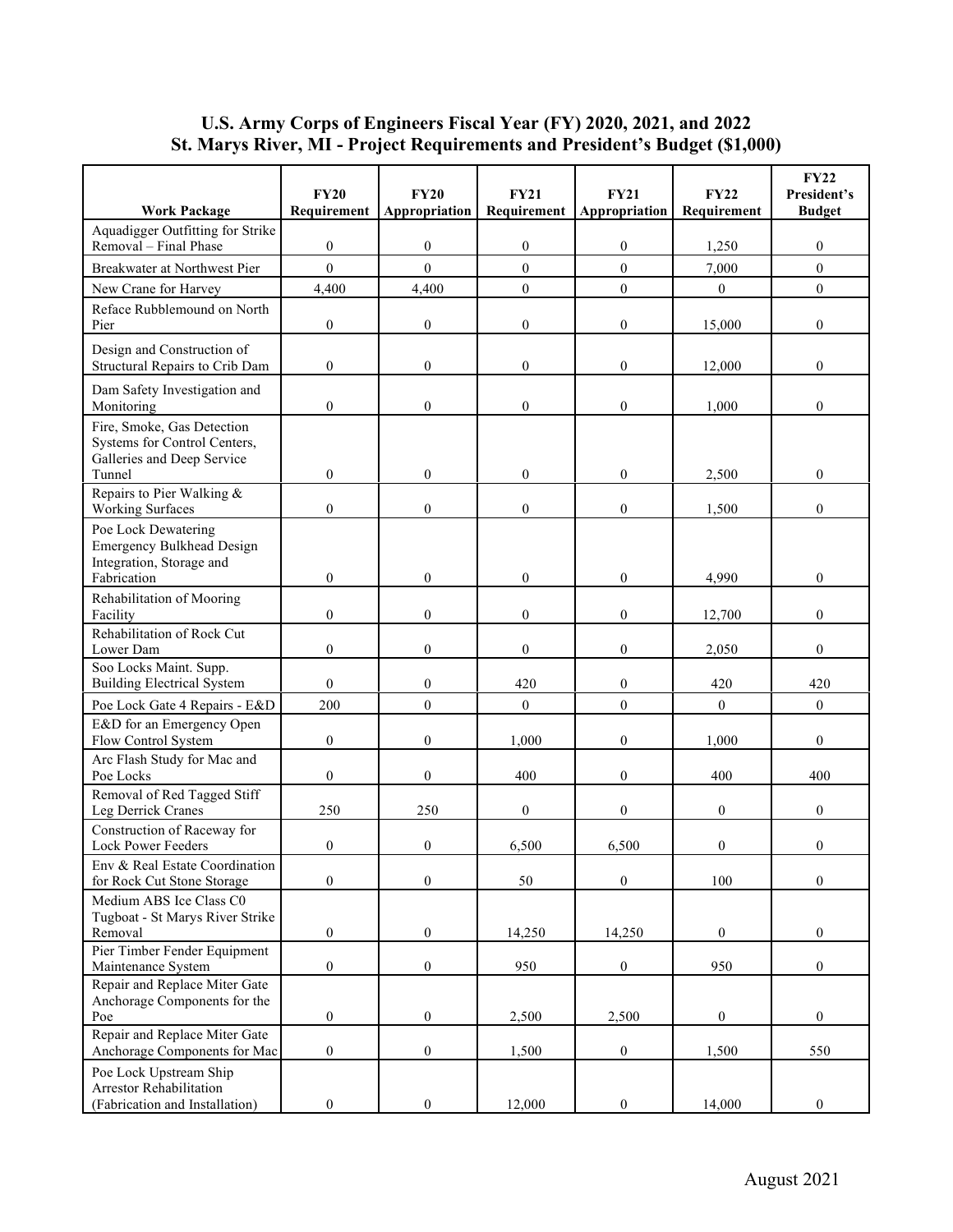|                                                                               | <b>FY20</b>      | <b>FY20</b>      | <b>FY21</b>      | FY21             | FY22        | <b>FY22</b><br>President's |
|-------------------------------------------------------------------------------|------------------|------------------|------------------|------------------|-------------|----------------------------|
| <b>Work Package</b>                                                           | Requirement      | Appropriation    | Requirement      | Appropriation    | Requirement | <b>Budget</b>              |
| Poe Lock Filling and Emptying<br>Valves Repairs                               | $\boldsymbol{0}$ | $\boldsymbol{0}$ | $\boldsymbol{0}$ | $\boldsymbol{0}$ | 4,200       | 4,200                      |
| Cranebarge Harvey Replacement                                                 |                  |                  |                  |                  |             |                            |
| Phase 3 of 4                                                                  | $\boldsymbol{0}$ | $\boldsymbol{0}$ | $\boldsymbol{0}$ | $\boldsymbol{0}$ | 9,500       | 9,500                      |
| Cranebarge Harvey Replacement<br>Phase 4 of 4                                 | $\mathbf{0}$     | $\overline{0}$   | $\boldsymbol{0}$ | $\mathbf{0}$     | 5.910       | 5,910                      |
| Facility Lighting Modernization<br>$-$ Phase 1                                | $\theta$         | $\mathbf{0}$     | 1.000            | $\mathbf{0}$     | 1,250       | $\boldsymbol{0}$           |
| Mac and Poe Lock Structural<br>Handrail Design and Installation               | $\mathbf{0}$     | $\mathbf{0}$     | $\boldsymbol{0}$ | $\mathbf{0}$     | 3,800       | 3,800                      |
| Mooring Facility Rehabilitation                                               | $\mathbf{0}$     | $\boldsymbol{0}$ | $\boldsymbol{0}$ | $\mathbf{0}$     | 1,200       | 0                          |
| Facility Service Access Road<br>Rehabilitation                                | $\mathbf{0}$     | $\boldsymbol{0}$ | $\boldsymbol{0}$ | $\boldsymbol{0}$ | 1,600       | $\boldsymbol{0}$           |
| Engineering & Design-<br>Poe Lock Gate 3 Replacement                          | $\boldsymbol{0}$ | $\boldsymbol{0}$ | $\boldsymbol{0}$ | $\boldsymbol{0}$ | 350         | $\boldsymbol{0}$           |
| Engineering & Design -<br>Poe Lock Stop Log Recess                            |                  |                  |                  |                  |             |                            |
| Repairs                                                                       | $\mathbf{0}$     | $\mathbf{0}$     | $\boldsymbol{0}$ | $\mathbf{0}$     | 250         | $\overline{0}$             |
| Lower Dam Mooring Structure<br>Rehabilitation                                 | $\mathbf{0}$     | $\mathbf{0}$     | $\overline{0}$   | $\mathbf{0}$     | 1,500       | $\overline{0}$             |
| <b>Construction of Facility</b><br>Wastewater Sewer System                    | $\mathbf{0}$     | $\mathbf{0}$     | $\boldsymbol{0}$ | $\boldsymbol{0}$ | 4,400       | $\boldsymbol{0}$           |
| Admin Building Comprehensive<br>Sustainment Mgmt. System                      | $\boldsymbol{0}$ | $\boldsymbol{0}$ | $\boldsymbol{0}$ | $\boldsymbol{0}$ | 500         | $\boldsymbol{0}$           |
| Construction of Backup<br>Generator Replacement                               | $\mathbf{0}$     | $\boldsymbol{0}$ | $\boldsymbol{0}$ | $\mathbf{0}$     | 16,400      | $\overline{0}$             |
| Facility Pier Comprehensive<br>Annual Inspection and                          |                  |                  |                  |                  |             |                            |
| Assessment Plan                                                               | $\mathbf{0}$     | $\mathbf{0}$     | $\boldsymbol{0}$ | $\mathbf{0}$     | 500         | $\boldsymbol{0}$           |
| Maintenance Storage Building<br>West Parking Lot Rehabilitation               | $\theta$         | $\overline{0}$   | $\boldsymbol{0}$ | $\boldsymbol{0}$ | 1,150       | $\boldsymbol{0}$           |
| <b>Other Business Lines</b>                                                   |                  |                  |                  |                  |             |                            |
| Recreation: Visitors Center                                                   | 1,031            | 297              | 1,760            | 245              | 1,130       | 190                        |
| ADA Accessibility<br>Improvements                                             | $\mathbf{0}$     | $\boldsymbol{0}$ | $\boldsymbol{0}$ | $\boldsymbol{0}$ | 1,000       | $\boldsymbol{0}$           |
| Preservation Maintenance for<br><b>Recreational Facilities</b>                | $\boldsymbol{0}$ | $\boldsymbol{0}$ | $\boldsymbol{0}$ | $\boldsymbol{0}$ | 1,000       | $\boldsymbol{0}$           |
| Electrical, Water, Sewer, and<br>Communications Infrastructure<br>Replacement | $\boldsymbol{0}$ | $\boldsymbol{0}$ | $\boldsymbol{0}$ | $\boldsymbol{0}$ | 1,000       | $\boldsymbol{0}$           |
| Hydropower:                                                                   |                  |                  |                  |                  |             |                            |
| - Hydropower Operations                                                       | 1,059            | 1,059            | 898              | 898              | 838         | 838                        |
| - Hydropower Maintenance                                                      | 1,488            | 1,488            | 1,691            | 1,691            | 2,165       | 1,546                      |
| - Hydropower Repairs $\&$<br>Upgrades                                         | 5,385            | 5,385            | 7,675            | $\boldsymbol{0}$ | 6,655       | $\boldsymbol{0}$           |
| - Facility Physical/Cyber                                                     |                  |                  |                  |                  |             |                            |
| Security Maintenance and                                                      |                  |                  |                  |                  |             |                            |
| Replacement for<br>Hydropower                                                 | $\boldsymbol{0}$ | $\boldsymbol{0}$ | 150              | 104              | 128         | 128                        |
| - Powerplant Sluiceway<br>Rehabilitation                                      | $\boldsymbol{0}$ | $\boldsymbol{0}$ | $\boldsymbol{0}$ | $\boldsymbol{0}$ | 9,600       | $\boldsymbol{0}$           |